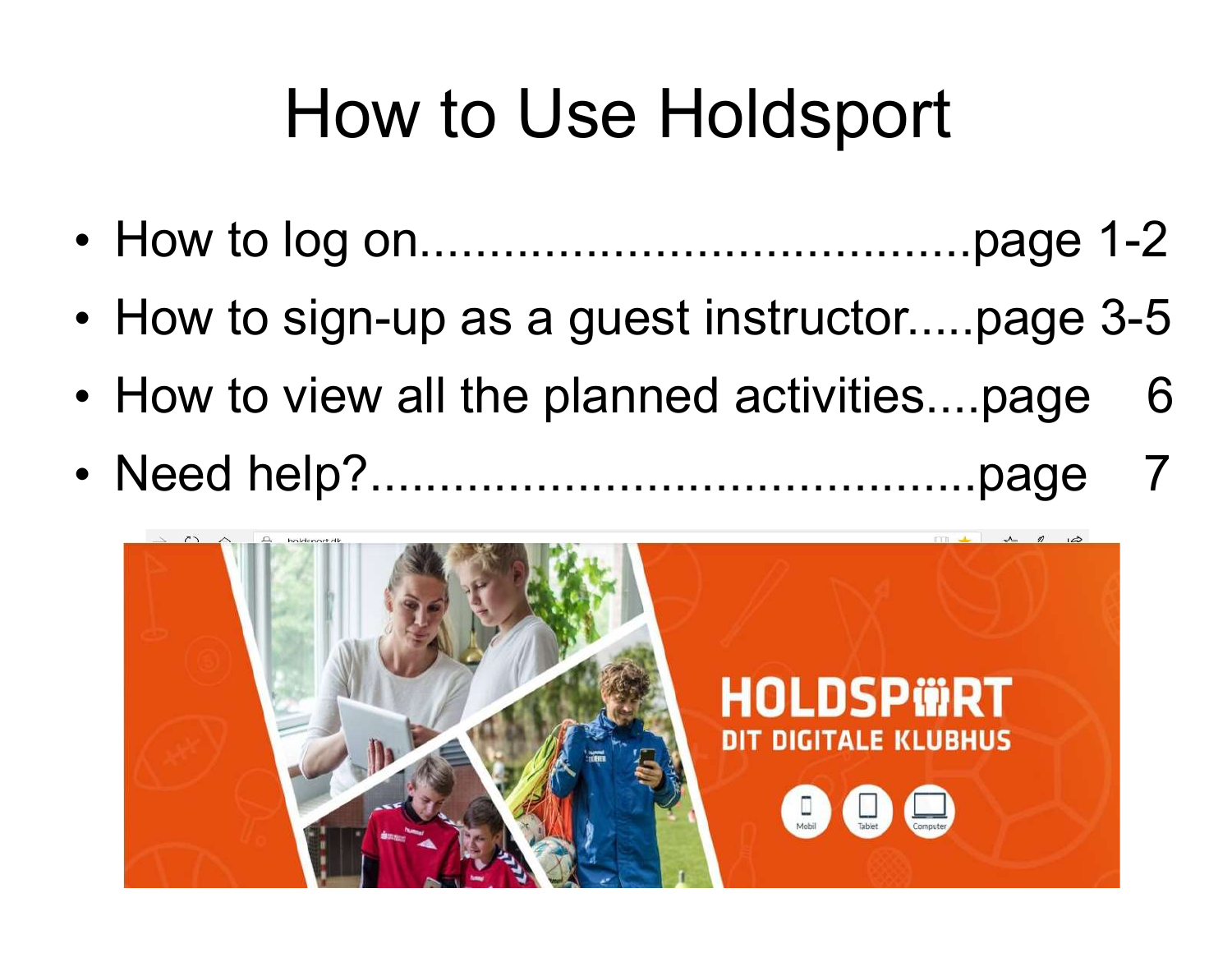# Sådan kommer du på

1. Write your user name here. If you don't have, or can't remember your user name ask Bent or Anne B.

2. When/if you have your user name but can't remember your password, click on "glemt adgangskode" and you will receive a new one by email.

**Brugernavn** 

**HOLDSPWRT.DK** 

Husk mig

**Adgangs** 

Log på

3. When you have received your password, write your user name and password, then click on "log på".

4. If you click here your computer will remember your password so you log-on automatically.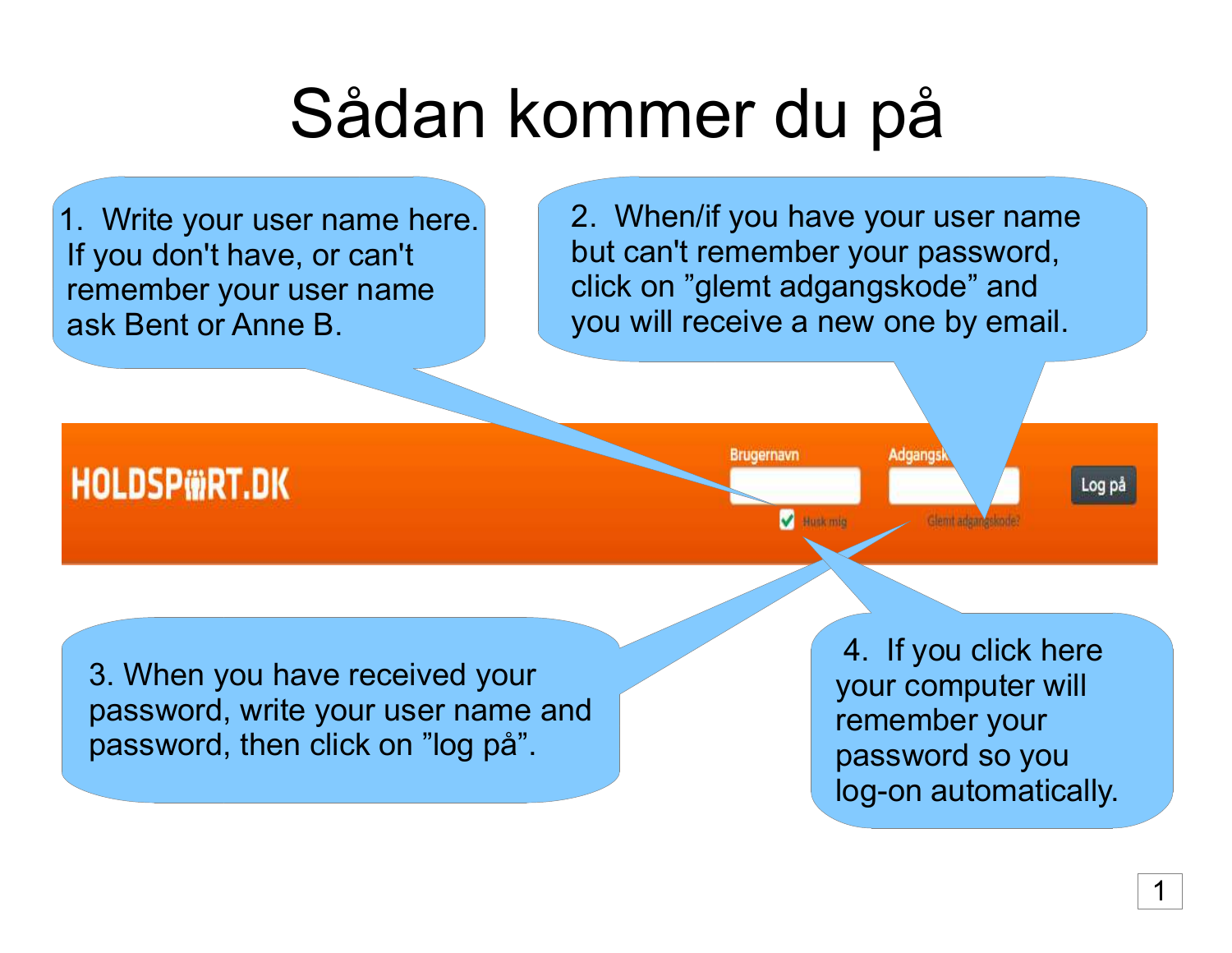password to one that you can remember and you can also change your user name. 5. Now you can change your

6. Click on the arrow, then klik på "profilindstilling" click on "profilindstilling"

7. Klik på "kontoadministration" 7. Click on "kontoadministration" 8. Klik på "administrer profile" 8. Click on "administrer profile"

| Anne Bradley                               |
|--------------------------------------------|
| <b>PROFILINDSTILLINGER</b>                 |
| ANBEFAL HOLDSPORT                          |
| □ INDBAKKE                                 |
| <b>BANNERFRIT HOLDSPORT.DK</b><br>$\oplus$ |
| 2 HJÆLP                                    |



**Indstillinger** 

Dette er profilen, hvor du er logget ind i øjeblikket. Du beholder denne profil, og dataen fra dubletprofilen bliver overført.

**Anne Bradley** Brugernavn: abradley48@ymail.com

#### Angiv brugernavnet og adgangskoden for dubletprofil 9. Write your new uSer name.

Alle hold, tilmeldinger, osv. vil blive overført fra profilen. Efter vil profilen blive lukket.

Brugernavn\* abradlev48@vmail.com

Adgangskode\*

..........

10. Write your new password.

Læg Sammen

 11. Remember to click on "Læg Sammen".

2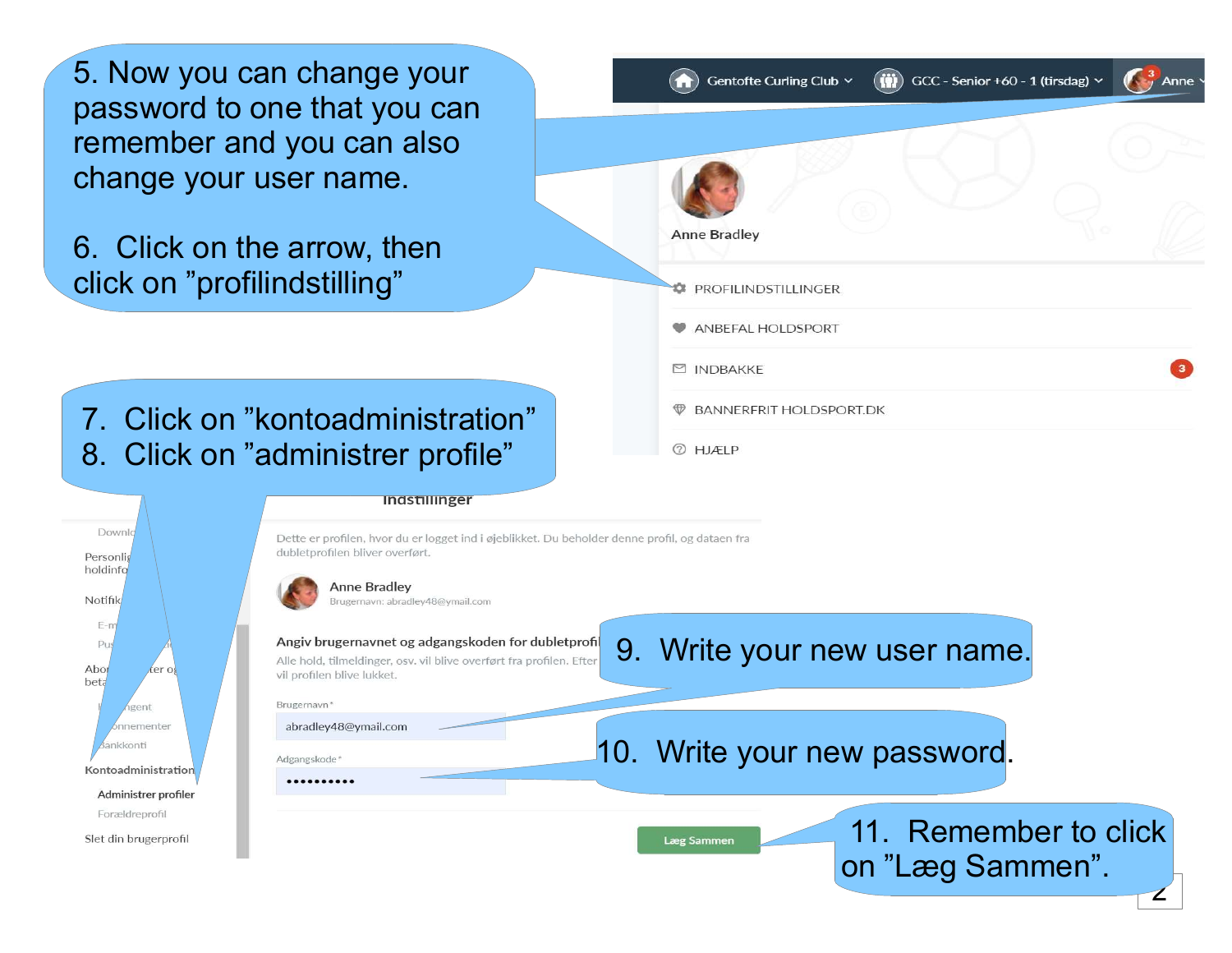## How to sign up as an instructor

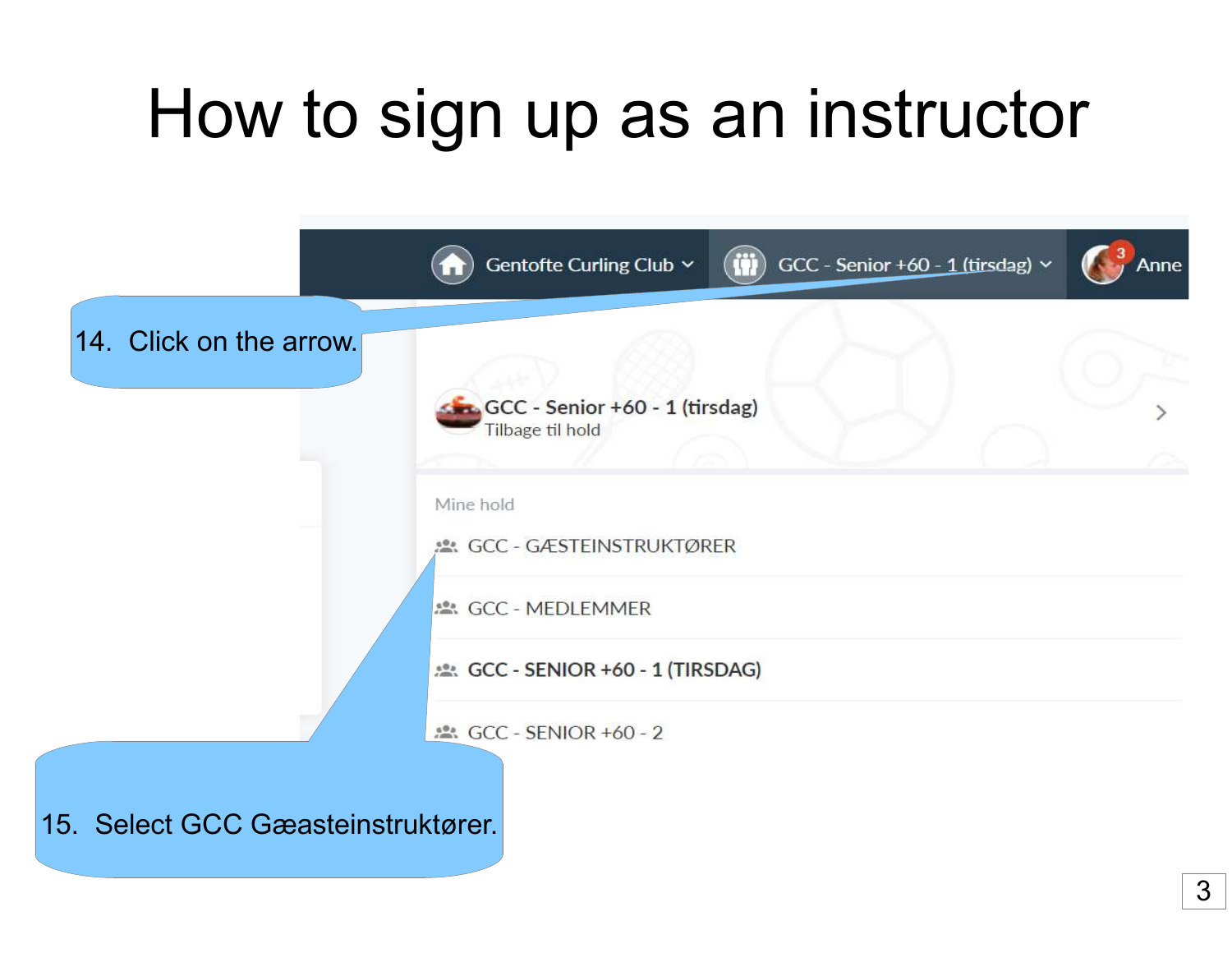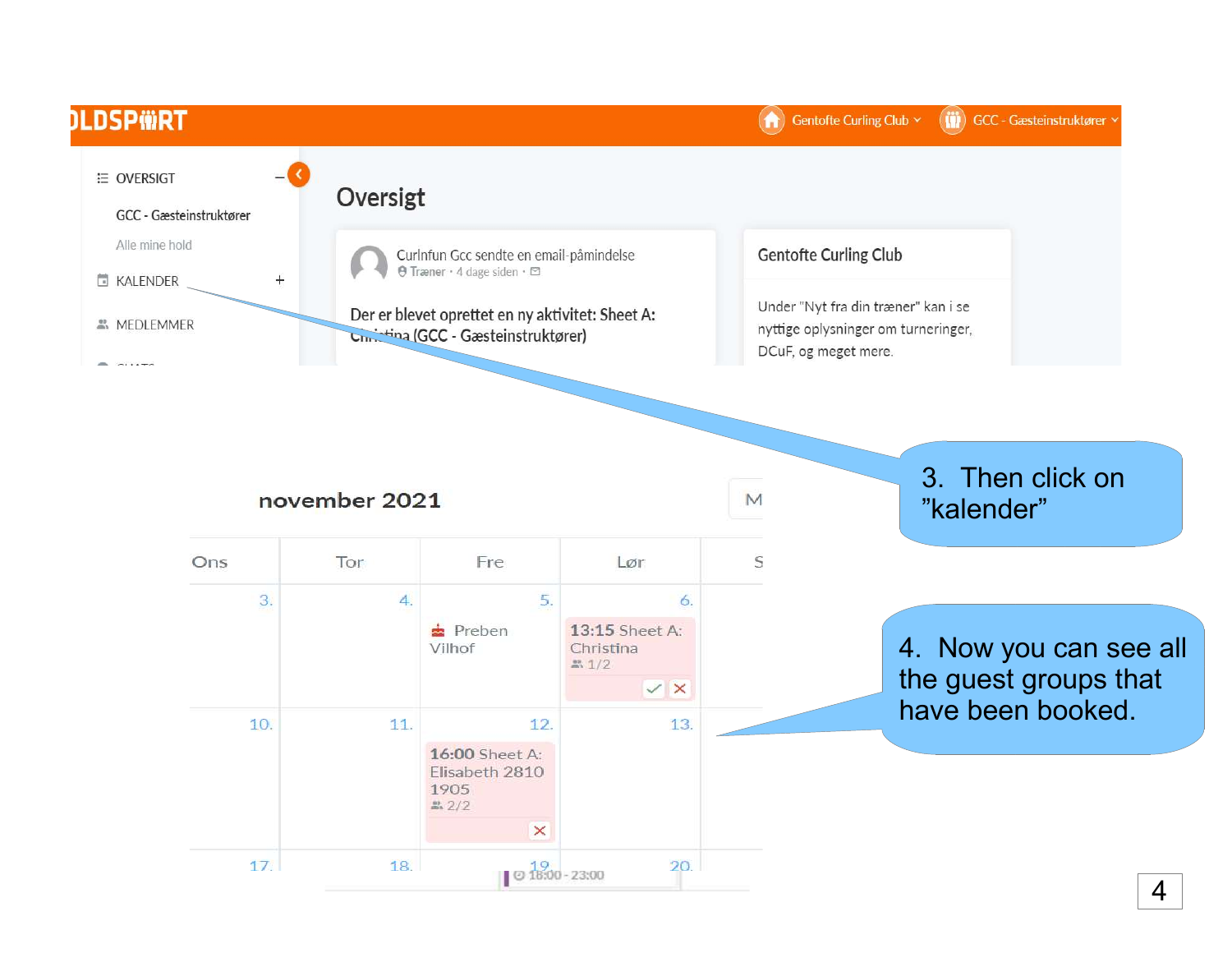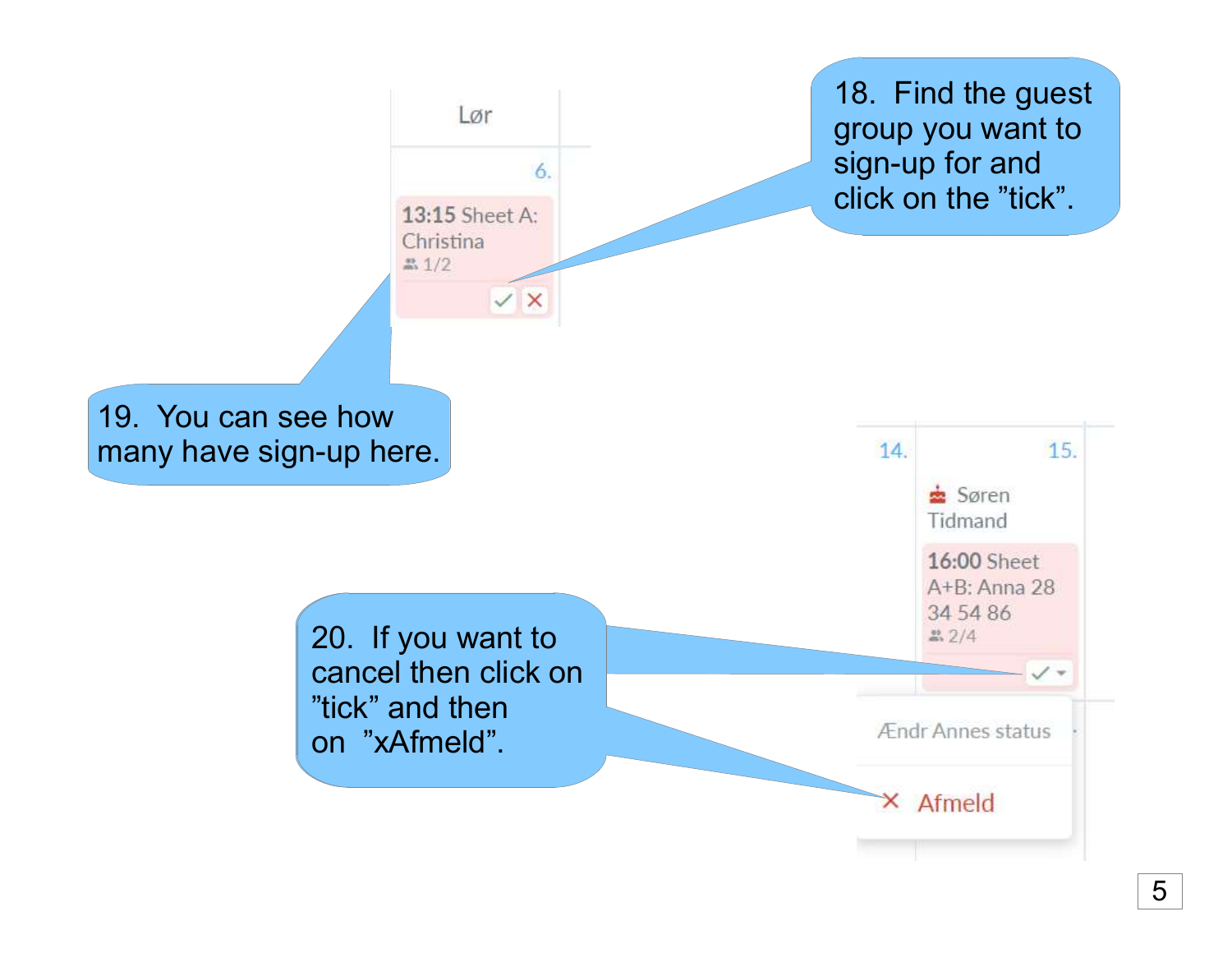#### See all the upcoming activities in the club

21. In order to see All the upcoming all the upcoming Activities click on activities click on"Hold" and then select "GCC Medlemmer"

|                                                                               | Kommende aktiviteter                                                                                                      |                                                      | Opret aktivitet<br>Mere $\sim$                  |                                                         |         |                                                    |     |
|-------------------------------------------------------------------------------|---------------------------------------------------------------------------------------------------------------------------|------------------------------------------------------|-------------------------------------------------|---------------------------------------------------------|---------|----------------------------------------------------|-----|
|                                                                               |                                                                                                                           | Aktivitetstype C   Tilmeldingsstatus C   Hold C      |                                                 |                                                         |         |                                                    |     |
| s                                                                             |                                                                                                                           |                                                      | GCC - Medlemmer<br><b>Gentofte Curling Club</b> |                                                         | Måned v |                                                    |     |
| Man                                                                           | Tir                                                                                                                       | Ons                                                  | Alle mine hold                                  |                                                         |         | Lør                                                | Søn |
| 35<br>30.                                                                     | 31.                                                                                                                       | $\mathbf{1}$ .                                       | $\overline{2}$ .                                |                                                         | 3.      | 4.                                                 | 5.  |
| 9:00 Skole<br>Curling - Sheet<br>$A + B$                                      | $10:0060+ -$<br>Sheet A+B<br>22.0/1                                                                                       | 9:00 Skole<br>Curling - Sheet<br>$A+B$               |                                                 | $\triangle$ Mads<br>Løvgreen<br>Nikolaj<br><b>Qvist</b> |         |                                                    |     |
| 14:30 Ispleje -<br>Sheet A+B                                                  | $\vee$ X<br>15:00 Ispleje -<br>Sheet A+B<br>17:00 DCuF<br>Elite Center -<br>Sheet A+B<br>$\frac{32}{200}$ 0/1<br>$\vee$ X | 14:30 Ispleje -<br>Sheet A+B                         |                                                 |                                                         |         |                                                    |     |
| 16:00 Team<br>NoOneKnows -<br>Sheet B<br>22.0/1<br>$\checkmark$ x<br>+4 flere |                                                                                                                           | 16:00 Team<br>GCC<br>Wannabees -<br>Sheet A<br>2.0/1 |                                                 |                                                         |         |                                                    |     |
|                                                                               |                                                                                                                           | $\vee$ X                                             |                                                 |                                                         |         |                                                    |     |
|                                                                               |                                                                                                                           | +4 flere<br>$   -$                                   |                                                 |                                                         |         |                                                    |     |
| 38<br>20.                                                                     | 21.                                                                                                                       | 22.                                                  | 23.                                             |                                                         | 24.     | 25.                                                | 26. |
| 9:00 Skole<br>Curling - Sheet<br>$A + B$                                      | $10:0060+ -$<br>Sheet A+B<br>2.0/1                                                                                        | 9:00 Skole<br>Curling - Sheet<br>$A + B$             | <b>15:00 Sheet</b><br>A+B: Line 33<br>55 84 45  |                                                         |         | $\frac{1}{2}$ Jacob<br>Christoffer<br>Schmidt      |     |
| 14:30 Ispleie -                                                               | $\vee$ X                                                                                                                  | 14:30 Ispleie -<br>Sheet A+B                         | 2.4/4                                           |                                                         |         | $\frac{1}{22}$ Susanne                             |     |
| Sheet A+B                                                                     | 15:00 Ispleje -                                                                                                           |                                                      | $\checkmark$                                    |                                                         |         | Toft                                               |     |
| 16:00 Team<br>NoOneKnows -<br>Sheet B<br><b>2.0/1</b><br>VX                   | Sheet A+B<br>17:00 DCuF<br>Elite Center -<br>Sheet A+B<br>$\frac{35}{200}$ 0/1                                            | 16:00 Team<br>GCC<br>Wannabees -<br>Sheet A<br>2.0/1 |                                                 |                                                         |         | 15:30 Sheet A:<br>Cecilie<br>2/2<br>$\checkmark$ + |     |
| +4 flere                                                                      | $\vee$ X                                                                                                                  | $\checkmark$ X                                       |                                                 |                                                         |         |                                                    |     |
|                                                                               |                                                                                                                           | +4 flere                                             |                                                 |                                                         |         |                                                    |     |